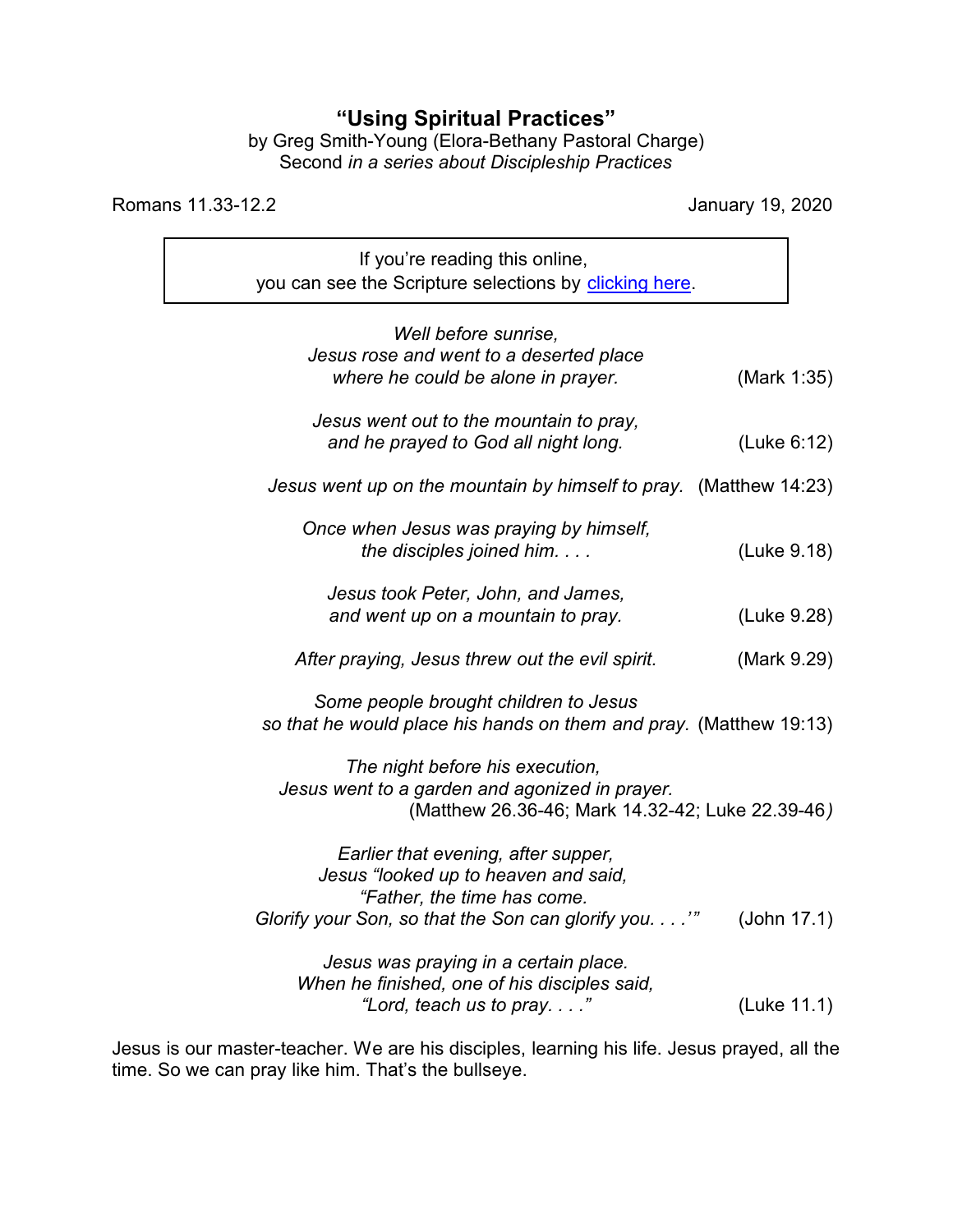II

A bullseye is a target. It's the target we're aiming at. These days, we're looking at important practices that help us grow as Jesus' disciples. What makes us disciples? Jesus calls us. We are aware of how Jesus is present in our lives, with his love and power. His presence changes us. We begin reflecting his love, in who we are and how we live.<sup>1</sup>

In their book called *Bullseye: Aiming to Follow Jesus*, Debbie Johnson and Jamie Holtom talk about 6 time-proven activities that the Holy Spirit uses to shape Jesus people.

- Using Spiritual Practices
- Worshipping Together Weekly
- Discovering Authentic Community
- Serving with Our Gifts
- Giving Generously
- Sharing Christ

We are delving into one of these. Today we're doing the first, *Using Spiritual Practices*.

## III

We use that word "practice" in different ways.

We practise when we repeat an activity again and again to get better at it (such as practising free throws).

We practise when we pursue a profession (such as a doctor's practice).

We practise when we actively participate in our religious life (such as a "practising Jew").

We practise when we do something out of custom or habit (such as "it's his practice to begin the day with a coffee").

We practice when we actually do something, instead just thinking about it (things should work in practice, not just in theory).

A practice, then, is something we work at to get better, we repeat, it becomes regular, and we don't just think about it (or talk about it, or listen to sermons about it). We do it.

Spiritual practices are *"activities you can do in your day-to-day life to help you draw closer to God."*

They are *activities.* These are things we do.

<sup>1</sup> Jamie Holtom and Debbie Johnson, Bullseye: Aiming to Follow Jesus (Toronto: United Church Publishing House, 2015), p. 5.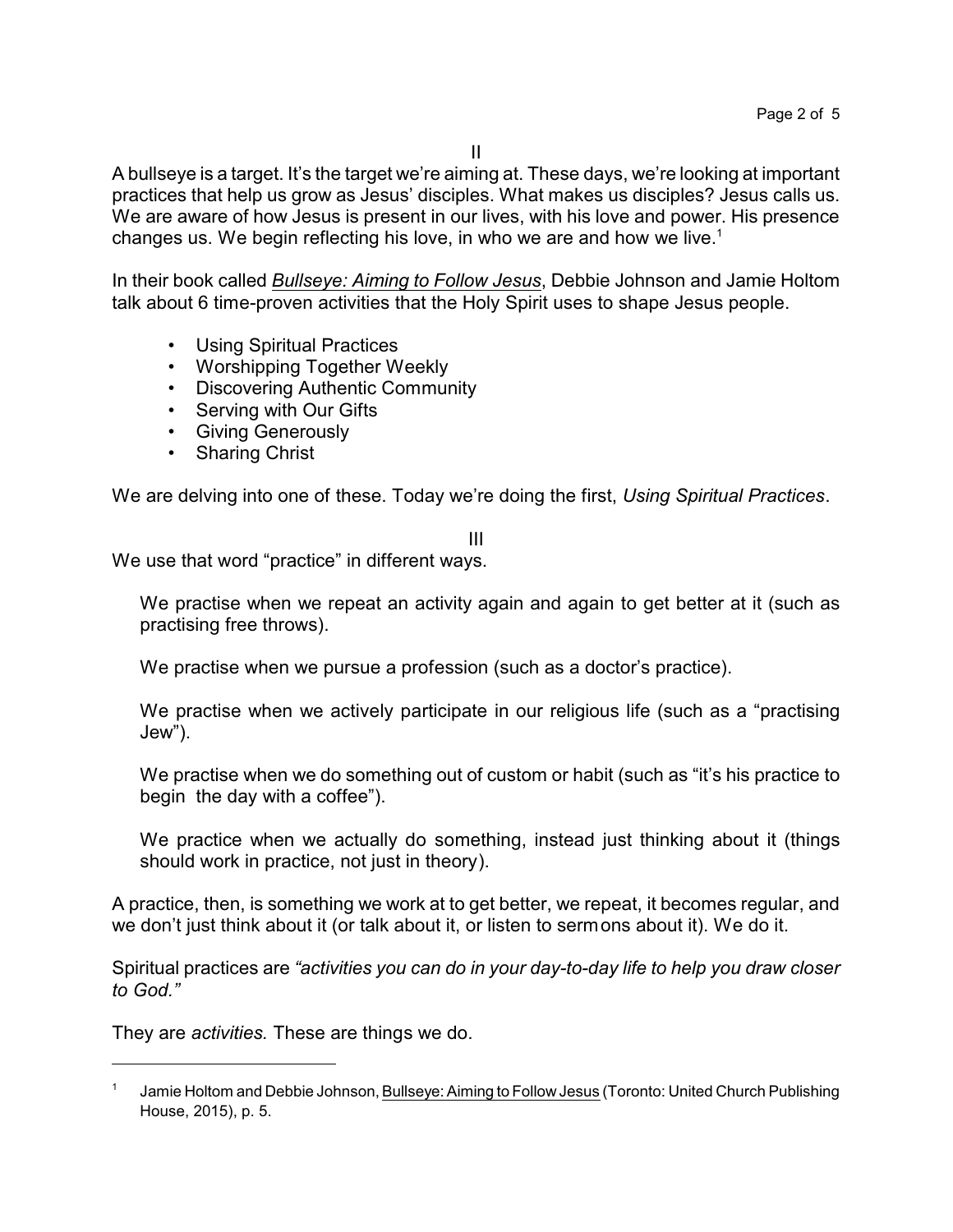We do them within our *day-to-day lives*. Spiritual practices are meant to be normal. They do not take us away from our day-to-day life. We do them in the midst of it.

We do spiritual practices within our day-to-day lives *to draw closer to God.* Their purpose is relationship, that fundamental and precious relationship you are made for with your Creator.

People use many spiritual practices. I want say a bit about one of them, prayer, and offer a tool you might use to help you pray.

IV

In the Bible reading we heard, Paul had been probing what God was doing. He was perplexed at it all. In the end, all he could do was celebrate God's mysterious, merciful love. Us too.

Then what do we do, in response to God's grace? Listen to how one modern interpreter, Eugene Peterson, put Paul's answer.

*With God's help, take your everyday, ordinary life—your sleeping, eating, going-to-work, and walking-around life—and place it before God as an offering. Embracing what God does for you is the best thing you can do for God. . . . [Fix] your attention on God. You'll be changed from the inside out. . . . God brings the best out of you, developing well-formed maturity in you.*<sup>2</sup>

Prayer brings your whole life before God."<sup>3</sup> Your life is God's gift to you. Sharing it openly with God is your gift back.

Prayer fixes your attention on God.<sup>4</sup> Focus on the One whom you are always with. Be attentive to how God is with you.

Prayer is an enjoyment of being with God.<sup>5</sup> It's slowing down, creating space to simply savour God's Presence. God delights in you. Share in that delight.

Prayer changes you. Being alive to God makes a profound difference. God does not transform you away from who you are. Rather, God makes you more deeply who you truly are, who God made you to be at the core of your being. $^{\rm 6}$ 

<sup>2</sup> Adapted from *The Message* translation of Romans 12.1-2.

<sup>3</sup> Ibid.

<sup>4</sup> Bullseye, 20.

<sup>5</sup> Jamie Holtom describes his "go-go-go" personally, and how he was always rushing to do -things for God. Then he heard God whisper, "Why can't you just enjoy being with me." Ibid, 14.

<sup>6</sup> The Greek word for transformation is *metamorphousthe*. It is a compound of two words. *Meta* means being changed after being with something or something, or as a result of that experience of being with. *Morpho* means something taking on the form that properly embodies its inner essence.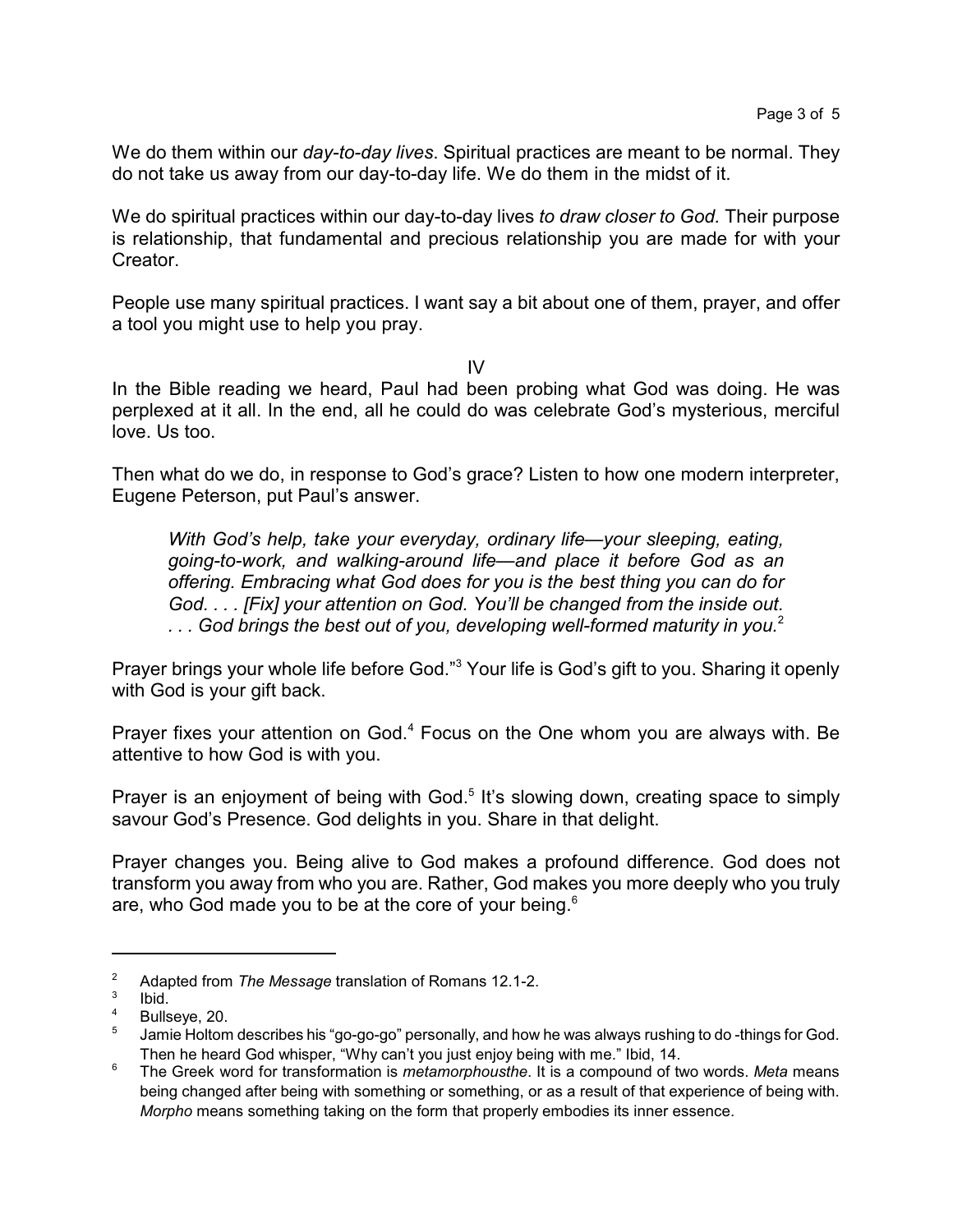Inserted in your worship bulletin this morning is a guide for daily prayer. There are many, many excellent guides out there; this is just one. This one focuses on being aware, available and, especially, attentive to how God is present with you.

This could be useful at any time of the day. I think it would be especially helpful at mid-day or toward the end of the day, because it invites us to look back over things that have happened. It helps us remember and reflect on the normal things that happen, and the outof-the-ordinary things that might intrude, happily or unhappily, and it helps us remember and reflect through the lense of God's Presence. Whenever you decide to do this, it helps to be consistent; you might set a reminder for yourself.

As you see, it has seven steps. The first three bring us into the prayer time.

**Still.** Slow down, clear things away for a bit, and create space for God. Focus on God, by breathing in and out some simple words. Take your time with this step.

**Trust**. Remember who God is, and God's love for you. You can trust God.

**Ask**. There are simple words there you can say, silently or out loud. There is nothing magic about them. Use whatever words help you.

The next steps are the centre of the prayer time.

**Sense**. Ask God to show you how God was present with you through the times that have just happened. Maybe you sensed God, or were aware of God. Maybe you did not. No matter, God was still there.

**Savour**. Take time to enjoy that God is with you, and how God is with you. Enjoy who God is.

Then, think about **Sharing**. This can be hard for us. We're taught spirituality is a personal thing, and of course it is. But it's not secretive. Finding ways to share your experience of God strengthens your faith, and encourages others.

Finally, as you prepare to **Leave** this time, the last step prepares you for God's Presence in what lies ahead.

VI

Confession time. I'm not very good at this. Keeping a regular spiritual practice has always been a challenge for me.

I like the bullseye. It's a target to aim for. As I said last week, it's not about being perfect. It is about getting closer to the target as we go along. Sometimes we'll miss completely, but there is alway the next dart to throw.